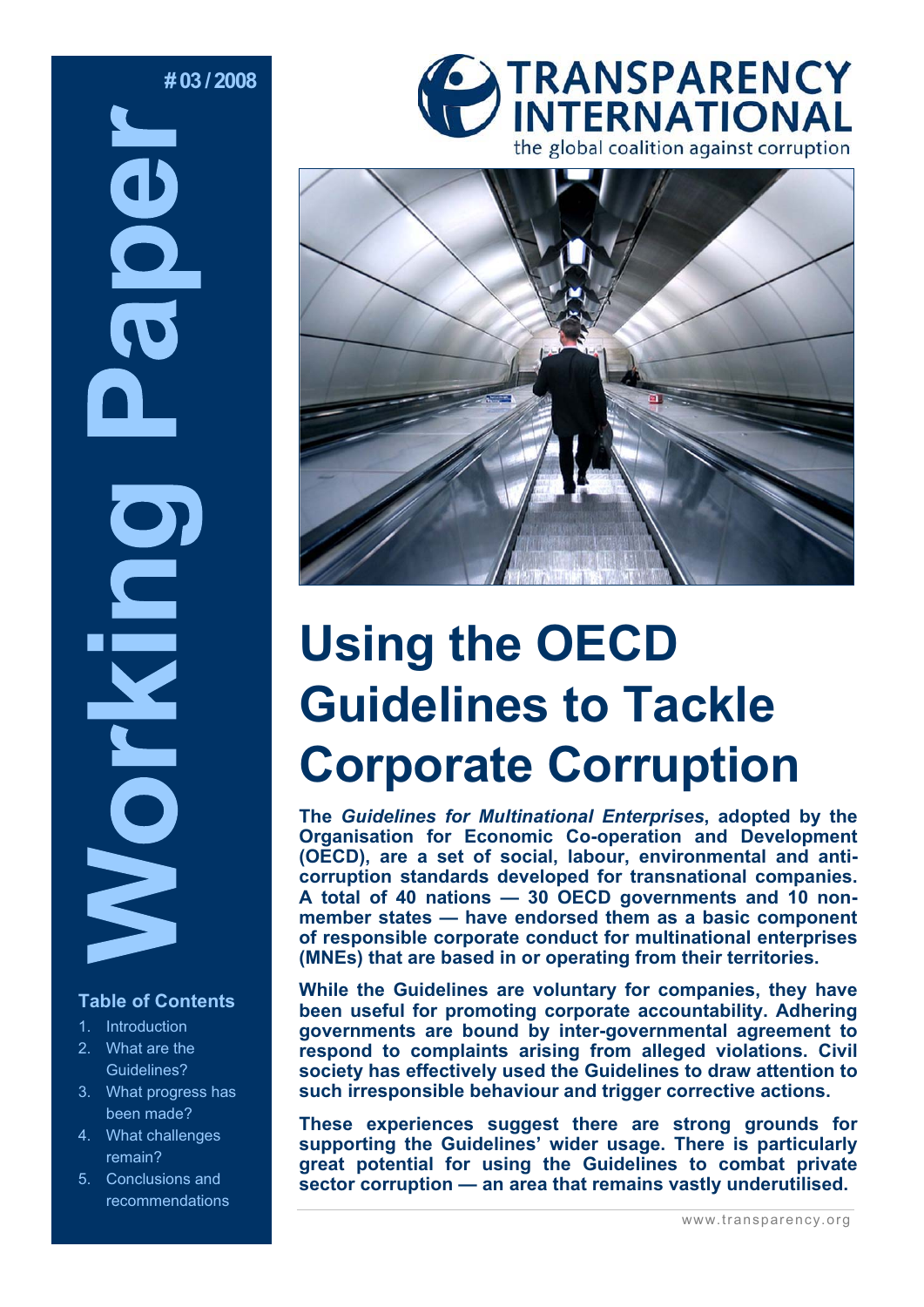

UNCAC joins the list of other legallybinding instruments that have been created to curb private sector corruption, such as the OECD Convention on Combating Bribery of Foreign Public Officials. Both conventions, once adopted into national law, make it a criminal offence for companies to pay bribes to officials in foreign countries.

#### **Understanding the Guidelines' Anti-corruption Provisions**

According to Chapter VI (*'Combating Bribery*') enterprises 'should not, directly or indirectly, offer, promise, give or demand a bribe or other undue advantage to obtain or retain business or other improper advantage'.

In particular, enterprises should:

- 1. Not pay bribes 'to public officials or the employees of business partners'. This includes not using 'subcontracts, purchase orders or consulting agreements' to channel such payments.
- 2. Ensure 'remuneration of agents is appropriate and for legitimate services only'.
- 3. Enhance the 'transparency of their activities in the fight against bribery', including fostering 'openness and dialogue with the public so as to promote its awareness of and cooperation with the fight
- against bribery and extortion'. 4. Promote 'employee awareness of and compliance with company policies against bribery … through training programmes and disciplinary procedures'.
- 5. Adopt 'management control systems' including 'financial, tax accounting and auditing practices that prevent ... off the books or secret accounts'.
- 6. Eliminate the use of 'illegal contributions' to political parties or candidates for public office.

#### **Using the OECD Guidelines to tackle corporate corruption**

# 1. Introduction

There is no shortage of international instruments designed to promote corporate responsibility and clean business standards. Awareness of the economic and social damage that corrupt business practices cause has increased sharply in recent years, spurring governments, civil society organisations (CSOs), trade unions and companies to take action. The United Nations Convention against Corruption (UNCAC), the first global anti-corruption treaty that came into force in 2005, is a striking example of these efforts.

However, the Guidelines provide some advantages over UNCAC and other mechanisms. They combine non-binding, government-endorsed business standards with internationally-agreed rules to promote worldwide adherence. In addition, the Guidelines have given civil society the space to directly engage in advancing good business behaviour and advocacy groups the opportunity to monitor corporate responsibility and accountability.

### 2. What are the Guidelines?

The Guidelines are defined as 'recommendations on responsible business conduct'. In addition to broad human rights and sustainability provisions, specific chapters focus on different aspects of a company's operations:

- $\bullet$  information disclosure:
- $\bullet$  employment and industrial relations:
- $\bullet$  the environment;
- $\bullet$  combating bribery;
- $\bullet$  consumer interests:
- $\bullet$  science and technology;
- $\bullet$  competition; and
- $\bullet$  taxation.

Overall, the range of issues relevant to corruption covered by the Guidelines is much broader than what the OECD and UN tackle in their respective conventions against bribery and corruption. For example, the Guidelines' section on combating bribery (Chapter VI) deals with the paying of bribes between companies — an area not addressed under the OECD Convention. Furthermore, it includes recommendations that companies should 'adopt management control systems that discourage bribery and corrupt practices' (see sidebar).

As signatories to the Guidelines, governments are obliged to set up a 'National Contact Point' (NCP) whose function is to promote, publicise and monitor adherence to the standards set out in the Guidelines. Where there are allegations of company misconduct, NCPs must determine if the issues raised by the complainant fall within the scope of the Guidelines. In cases where they do, the NCP must attempt to mediate a solution between the parties, publish the results of its mediation efforts (even if no agreement is reached) and, where appropriate, make recommendations to the company on how to change its practices to comply with the Guidelines. This dispute resolution facility is important because a common weakness of voluntary codes of conduct is the absence of internal — much less external — oversight mechanisms aimed at corrective actions.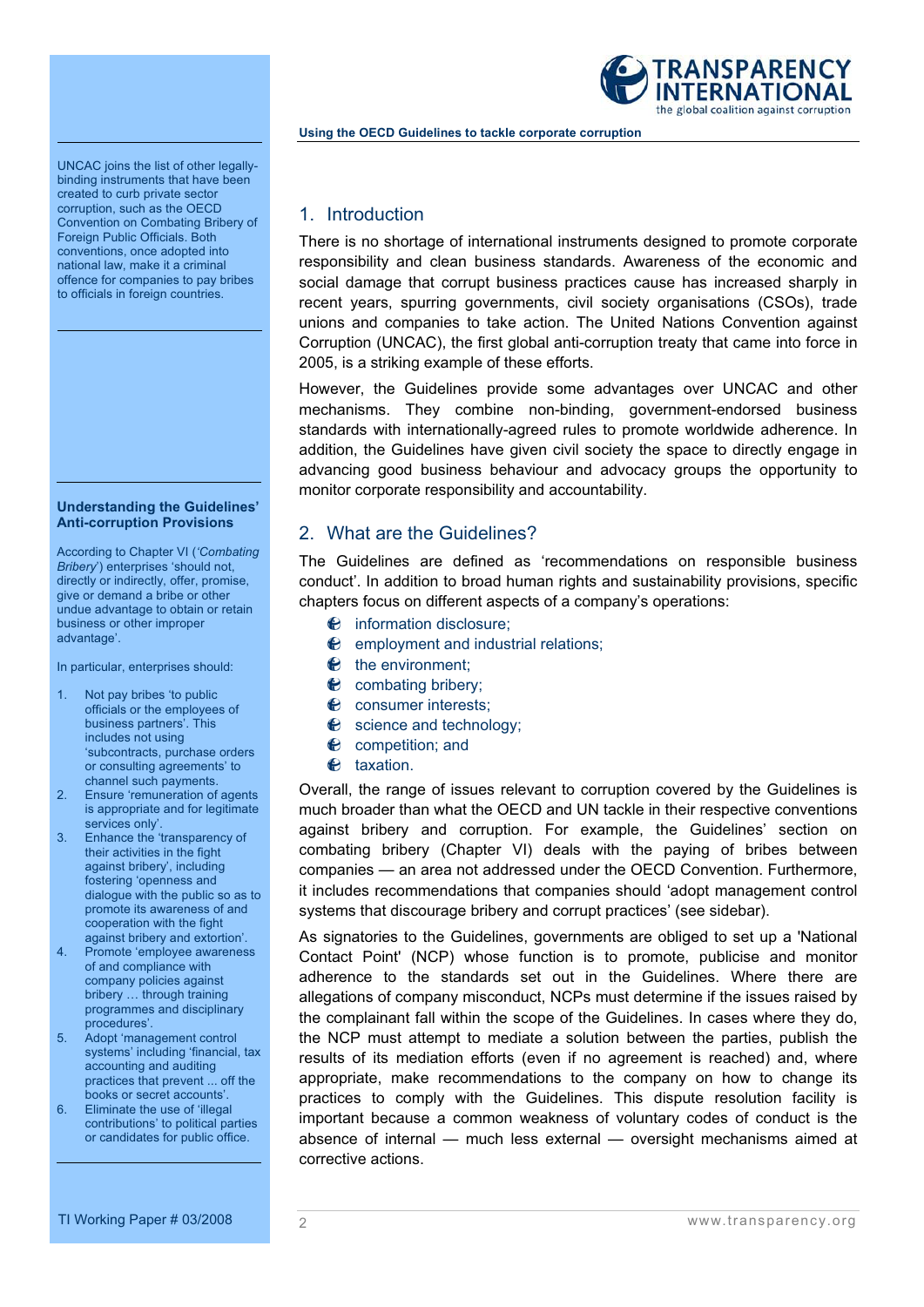

Since 2000, many of the bribery cases lodged by CSOs and trade unions have linked corruption charges to violations of other Guideline standards, including on employment, human rights and the environment. Cases in past years include:

*NCP Argentina: French service company in Argentina*. In 2007, a French company providing restaurant and food vouchers to businesses and governments, Accor Service, was accused of attempting to bribe an Argentine lawmaker. The lawmaker filed the complaint, stating that the company wanted him to revise legislation that would have impacted the demand for vouchers. The case has also triggered legal proceedings in Argentina against Accor.

*NCP Australia: British-run detention centres in Australia.* The Australian subsidiary of the British company Global Solutions Limited (GSL) ran immigration detention centres through a contract with the Australian government. In 2005 five CSOs from three countries (Australia, Switzerland and United Kingdom) jointly filed a complaint with the NCPs in Australia and Britain, stating that the company had violated international human rights conventions. The Australian NCP initiated a dialogue and the company eventually agreed to ensure a greater role for external human rights experts in staff training, monitoring and auditing.

*NCP Canada: Canadian mining subsidiary in Zambia*. The Zambian subsidiary of the Canadian mining company First Quantum began resettling tenants and longterm squatter communities as part of a mining project. The company refused to enter a dialogue with the citizens and threatened to evict inhabitants with the help of the Zambian army. Only after Oxfam, an international CSO, made a complaint to the Canadian NCP in 2001 did the company stop threatening force, start negotiations and initiate a resettlement programme with World Bank support.

*NCP Netherlands: Dutch oil depot in the Philippines*. In 2006 Dutch and Philippine CSOs accused Royal Dutch Shell of violating the Guidelines' antibribery, environmental and information-disclosure standards at an oil depot in a densely populated part of Manila. The Dutch NCP has held mediation meetings with Shell and the CSOs, and has organised a fact-finding mission to Manila. The Netherlands is pursuing the complaint despite a separate legal case in the Philippines involving the same depot.

*NCP Norway: Norwegian engineering company at Guantanamo Bay Prison*. A Norwegian CSO (ForUM) complained in 2005 that a subsidiary of Aker Kvaerner, a Norwegian engineering company, was violating the Guidelines' human rights standards by giving technical assistance to the US prison facilities at Guantanamo Bay. The Norwegian NCP expressed concern about poor human rights standards at the base. It ruled that the subsidiary's activities 'can be said, at least partly to have affected inmates in the prison' and 'strongly encouraged' the company to draw up its own ethical guidelines.

*NCP United Kingdom: UK natural resource companies in the Congo*. Based on the findings of a United Nations report, RAID (a British CSO) filed a complaint against six British businesses with the NCP for the United Kingdom, accusing the companies of bribe paying and illegal exploitation of natural resources in the Democratic Republic of Congo. RAID was largely excluded from the enquiry launched in 2004 but the companies were made to confront the bribery allegations. A political debate on the NCP's performance ensued, which ultimately led to improvements in the structure and operations of the British NCP.

#### **Who Backs the Guidelines?**

Since being adopted in the current form in 2000, the Guidelines have been approved by the 30 member governments that make up the OECD, including Britain, Canada, Germany, Japan and the United **States** 

Ten non-OECD members — such as Argentina, Brazil and Israel — have endorsed the Guidelines as part of a broader framework called the OECD Declaration on International Investment and Multinational Enterprises.<sup>2</sup>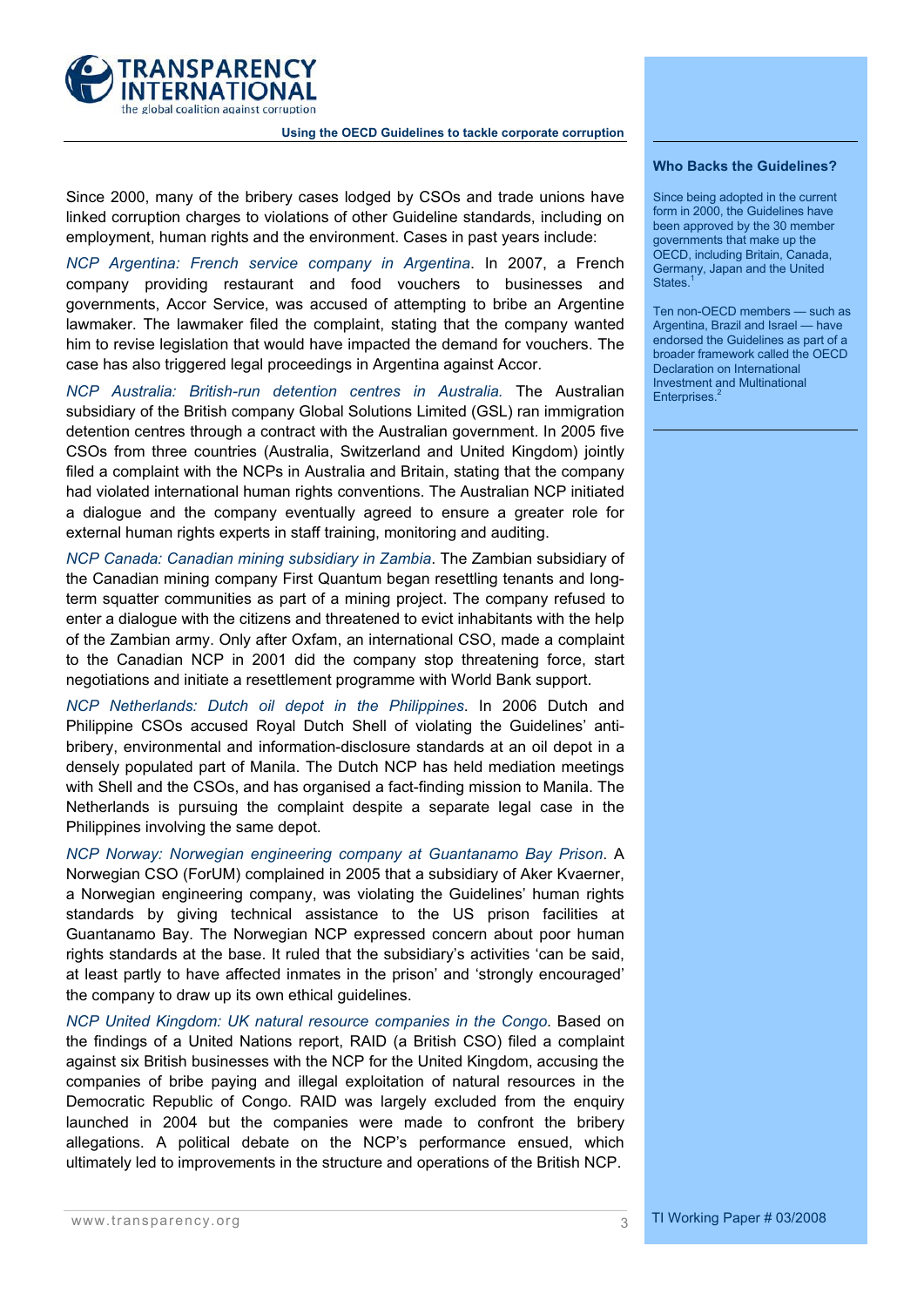

#### **The UN Oil-for-Food Programme: TI Germany's Complaint against 57 National Companies**

The TI national chapter in Germany has used the OECD Guidelines to lodge various complaints to redress corrupt business practices.

In a complaint filed in 2007, the chapter argued that 57 German medical, manufacturing and transport companies had violated the Guidelines when they allegedly paid US\$ 11.9 million in kickbacks to obtain contracts as part of the UN 'Oil-for-Food' programme in Iraq. The complaint drew on substantial evidence from a UN report published in 2005 that named 2,253 companies which allegedly made a total of US \$1.8 billion in illicit payments.

TI Germany argued that the alleged illicit payments marked a clear and large-scale breach of the OECD Guidelines.

However, the German NCP rejected the case on technical grounds. It claimed that the German companies had been involved in trading with Iraq and that trade lay outside the Guidelines' remit. The NCP said it would be inappropriate to consider the case under the Guidelines, as legal proceedings regarding some of the companies involved in the UN programme were ongoing.

According to Shirley van Buiren, chairperson of TI-Germany's Corporate Accountability working group, the decision was 'far from inevitable much less mandatory'.

In a letter to the minister of economics, whose ministry houses Germany's NCP, the chapter rejected the NCP's arguments. It requested the minister to reconsider the complaint's dismissal and to have the OECD clarify the scope of the Guidelines.

# 3. What progress has been made?

The Guidelines have received widespread endorsements as an important corporate accountability tool. Among the groups backing the Guidelines are the group of eight leading industrialised nations (G8), international business organisations, CSOs, national parliaments, the European Union (EU) and intergovernmental organisations.

A network of NCPs in major world capitals provides a potentially powerful mechanism for stakeholders. Their global presence gives trade unions, CSOs and anti-corruption campaigners entry points for monitoring companies' adherence to the Guidelines and for lodging complaints when they fail to do so.

A growing number of CSOs, including TI, have embraced the Guidelines in order to curb corruption in the private sector. Lodging complaints with NCPs and lobbying to increase their responsiveness have proven to be practical ways for improving company conduct and raising citizen awareness on corporate accountability issues. A broad range of CSOs working on human rights, environmental and labour issues — as well as trade unions — are involved in this work around the world.

The global nature of multinational companies means there is also wide scope for cross-border co-operation among CSOs, including TI chapters. In recent years Southern-based CSOs have linked up with partners in OECD and other industrialised countries to lodge joint complaints against companies. In early 2008, for example, alleged labour abuses by a Korean company in the Philippines led CSOs and unions in both countries to join forces and file a formal complaint. Australian and Colombian CSOs also collaborated on work around alleged violations at an Australian mining project in Colombia. Among the TI movement, the national chapter in Germany has been active in promoting the Guidelines and has filed several complaints against national companies for alleged misbehaviour at home and abroad (see sidebar). The chapter also is a member of OECD Watch (www.oecdwatch.org), an international CSO network of over 75 members in 41 countries that promotes corporate accountability.

## 4. What challenges remain?

Despite the Guidelines' potential for positive impacts, they are not commonly used as a tool for tackling corrupt business practices. Of the 71 cases filed by CSOs, only 18 have dealt with the bribery-related provisions of the Guidelines.<sup>3</sup>

There are various reasons for the relatively limited role that the Guidelines have played in curbing corruption. Awareness of the Guidelines remains low, despite signatory governments having the explicit responsibility to publicise them. In addition, few stakeholders have the knowledge or skills to place a complaint with an NCP, although this has been changing gradually due to educational work that international CSO networks have led.

The difficulties of increasing the Guidelines' use are compounded by the complex and costly process that can be involved in accessing information on a company's international activities. Moreover, support from governments in monitoring company compliance with the Guidelines has been confined to a few countries.

According to CSOs, trade unions and other stakeholders, another significant obstacle is the generally poor performance of the NCPs in promoting responsible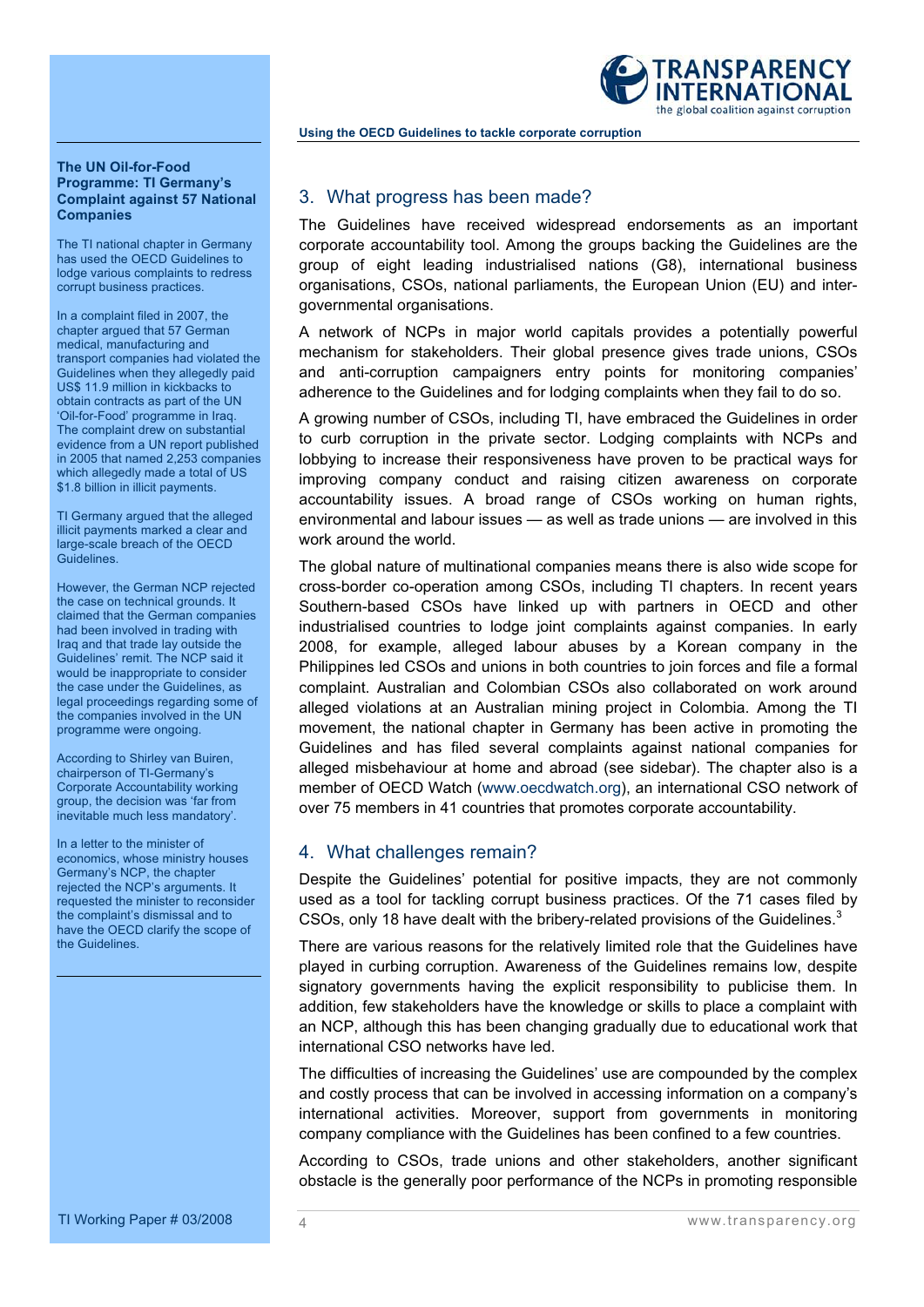

corporate standards and handling complaints. $4$  The OECD's Investment Committee, although empowered with oversight responsibilities, provides only general advice to governments on what form an NCP should take. It does not explicitly address promotional activities and its guidance on how to deal with complaints has tended to be too rare and cautious to be really helpful to NCPs.

Due to these and other reasons, the overall performance of NCPs has been extremely uneven. OECD Watch has collected evidence of NCPs' inconsistent performance and has called for their 'radical overhaul'. It has argued that NCPs rarely engage with companies to promote the Guidelines and are biased towards business — such as when assessing whether complaints should be acted upon.

Recommendations for improving NCPs' effectiveness have included the creation of international standards on their institutional arrangements, promotional activities and mediation performance. Some suggestions envisage turning the NCPs into expert, quasi-legal panels similar to employment tribunals, increasing their funding and strengthening their oversight functions. Time-frame recommendations for dealing with specific stages of the complaint and mediation process also have been proposed. While the OECD has taken these changes under consideration, they are expected to face strong opposition from some countries and business organisations.

A further area of concern is what constitutes an admissible case under the Guidelines. In recent years, there have been regular battles between governments and civil society on this issue. Key splits include whether an MNE can be held responsible for the activities of its subsidiaries or suppliers, whether the Guidelines cover trade as well as investment activities, and whether an NCP should consider a case when the company under question is already facing a legal investigation on the same or related issue.

Concerns over the ways NCPs handle cases have also led national parliaments in Britain, Canada, the Netherlands and elsewhere to call for a variety of changes, which in some cases have produced important reforms of NCPs' institutional arrangements, funding and operational procedures.

# 5. Conclusions and recommendations

The Guidelines provide a new, relatively underutilised option for tackling corporate corruption anywhere in the world. They embody a detailed set of internationally-endorsed principles and government recommendations for responsible corporate behaviour, including anti-bribery standards. They also address a range of topics that are useful for linking up anti-corruption work in the private sector with efforts tied to the agendas on human rights, employment, the environment and other sustainable development issues.

However, there are serious problems with implementing the Guidelines. These include the relatively limited awareness by companies of their existence, the poor performance of many NCPs and confusion over their scope and applicability.

Despites these challenges, the Guidelines offer a key platform for civil society. They provide anti-corruption campaigners such as TI national chapters with the chance to engage effectively on private sector corruption and to build alliances with CSOs working in other spheres.

It is now up to the anti-corruption movement to turn these opportunities into actions. **♦** 

#### **Resources for the Guidelines**

- **OECD**: The site has information on the Guidelines and related documents, including the OECD annual reports on the Guidelines and NCP meetings. Of particular interest is the 2003 annual report on 'Enhancing the Role of Business in the Fight against Corruption'. See: www.oecd.org.

- **OECD Watch**: The most complete documentation on CSOs using the Guidelines. Information covers the activities of over 75 CSOs in 41 countries. Newsletters, educational resources and details of cases filed are available in English. Some sources are also in French, Portuguese and Spanish. Key reports include the 'Guide to the *OECD Guidelines for Multinational Enterprises*' Complaint Procedure: Lessons from Past NGO Complaints' (2006). See: www.oecdwatch.org.

- **TI Germany**: Information on the Guidelines and TI Germany's anticorruption campaigning is available on their website. Complaint texts, media reports, other resources and contact details are provided in German (and some in English and French). See: www.transparency.de/corporate-

accountability.1149.0.html.

- **Friends of the Earth**: This organisation published a report called 'Using the *OECD Guidelines for Multinational Enterprises*: A Critical Starter-kit for NGOs' in 2002. For more information, see: www.milieudefensie.nl/globalisering/ publicaties/ngotoolkit/TK\_ENG\_DEF. PDF.